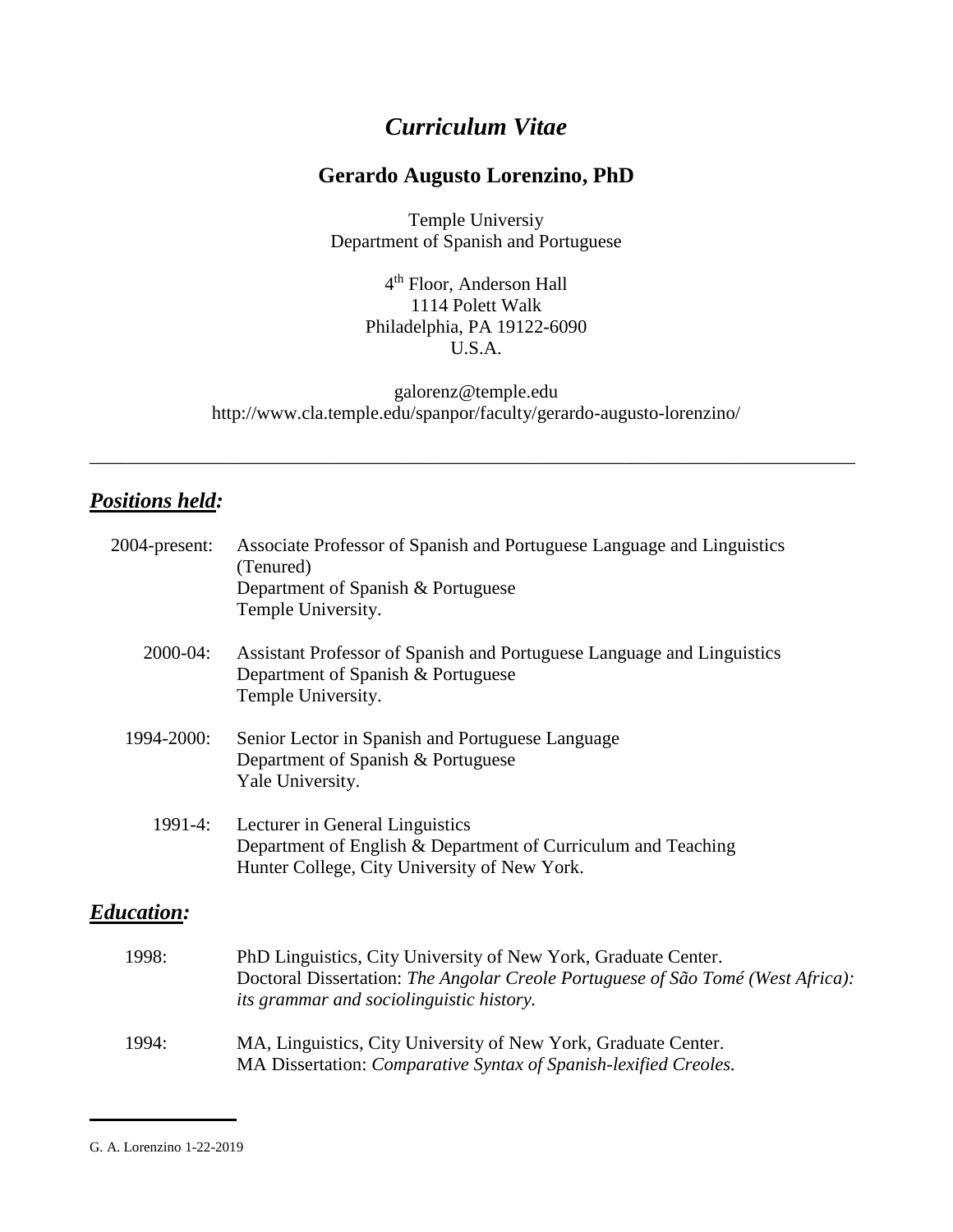# *Fellowships, grants, and awards*

#### *External sources*

- 2007: Luso-American Foundation: Research Fellowship. Archival research at the National Archives, Lisbon, Portugal.
- 2005: Spanish Ministry of Foreign Affairs: Visiting Professor Fellowship. Research and teaching at the University of Extremadura, Cáceres, Spain.
- 2003: Calouste Gulbenkian Foundation (Portugal): Research Fellowship. Research on Portuguese-Spanish bilingualism in Barrancos, Portugal.
- 2000: Endangered Language Fund: Research Grant. Development of reference language materials for the Seneca Language, New York.
- 1999: Whitney Griswold (Yale University): Faculty Research Grant. Research on language change and urbanization among Quechua speakers in Buenos Aires, Argentina.
- 1991-92: Social Science Research Council: Dissertation Fellowship. Grammar description and history of Angolar Creole Portuguese spoken in São Tomé and Príncipe, West Africa.

#### *Internal sources*

.

- 2015/16: Research and Study Leave. Year.
- 2009: CLA Research Award. Research on language identity in Encinasola, Portugal/Spain. Summer.
- 2007: Research Incentive Fellowship. Archival research at the National Archives, Lisbon, Portugal. Summer.
- 2005: Research and Study Leave. Fall Semester. Research and teaching at the University of Extremadura, Spain. Fall.
- 2003: Research Incentive Fellowship. Research on language and identity among Quechua speakers in Santiago del Estero, Argentina. Fall.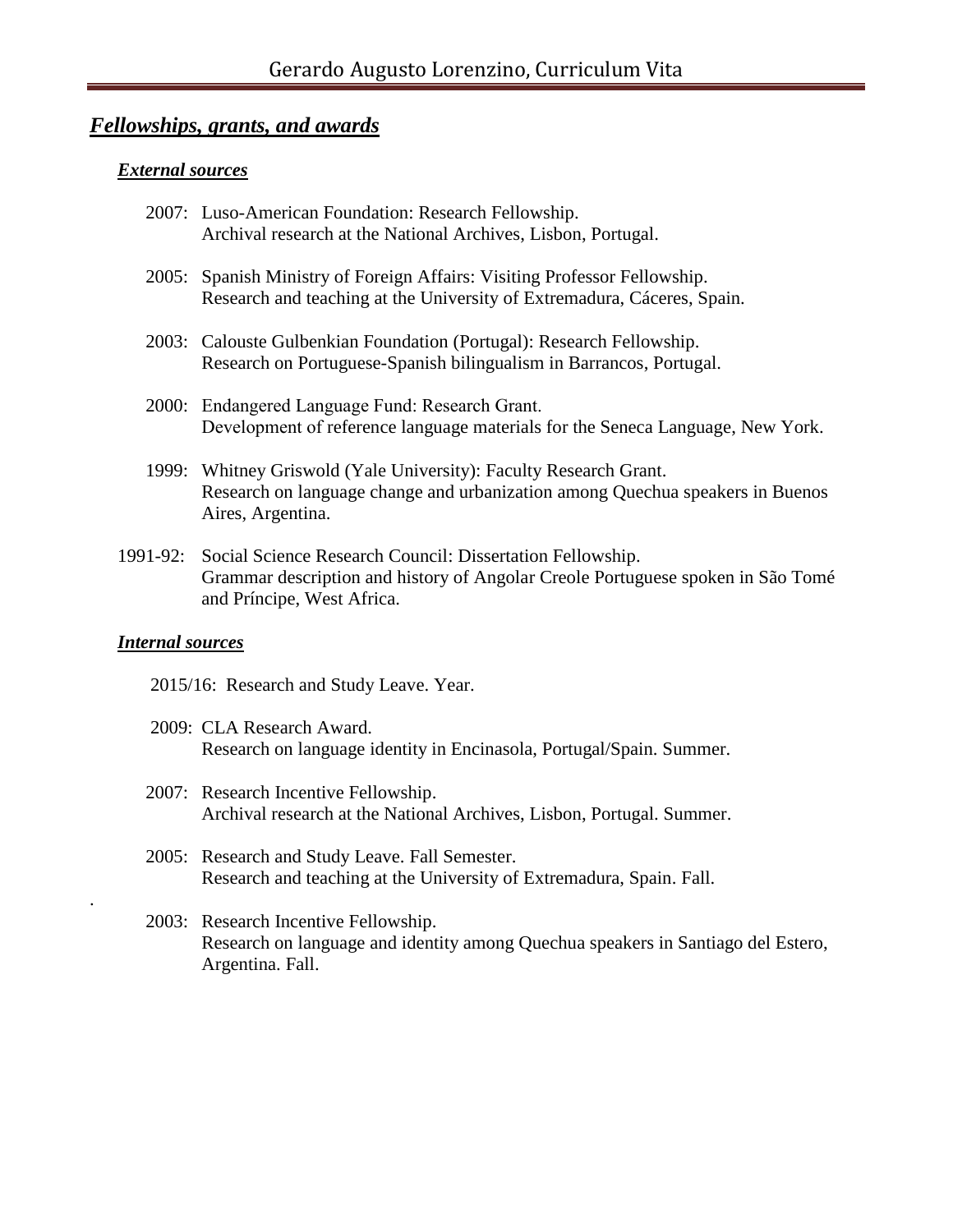### *Publications*

#### *Monograph (single author):*

2017: *Marginalidad y delincuencia en la formación dialectal.* Editorial Académica Española (Germany).

#### *Books (single author):*

- 2001: *The Morphosyntax of Spanish-lexified creoles*. Munich: Lincom Europa (Pidgins and Creole Series). Reviewed in *Journal of Pidgin and Creole Linguistics*, 2004, 19: 406-410.
- 1999: *The Angolar Creole Portuguese of São Tomé (West Africa): its grammar and sociolinguistic history*. Munich: Lincom Europa (Pidgins and Creoles Series). Reviewed in *Journal of Pidgin and Creole Linguistics*, 2004, vol. 19: 383-388.

#### *Edited books:*

- 2007: *Selected Proceedings of the Third Workshop in Spanish Sociolinguistics*. Somerville: Cascadilla Press; with Jonathan Holmquist and Lotfi Sayahi. Reviewed in *The Linguist List* 19, 2008.
- 1998: *América Negra: panorámica actual de los estudios lingüísticos sobre variedades hispanas, portuguesas y criollas*. Frankfurt am Main: Vervuert/Madrid: Iberoamericana; with Matthias Perl and Armin Schwegler**.** Reviewed in over fifteen journals.

#### *Research articles in peer-reviewed publications and invited chapters in edited volumes*

- Under review: "Migración urbana, lengua e identidad: el español de los migrantes y no migrantes de Santiago del Estero." *Revista de Crioulos de Base Lexical Portuguesa e Espanhola*.
- 2018: "Mobiliy and family ties in dialect formation". *Límite* 12.
- 2016a: "El lunfardo en la evolución del español argentino." *Estudios de literatura y lingüística* 34:335-356.
- 2016b: "Language and power in a novel of education". *International Journal of Language and Literature* 4: 1-8.
- 2015: **"**Language retention and attrition in the Tonga Umbundu of São Tomé and Príncipe." *Sage Open* Oct-Dec:1-11.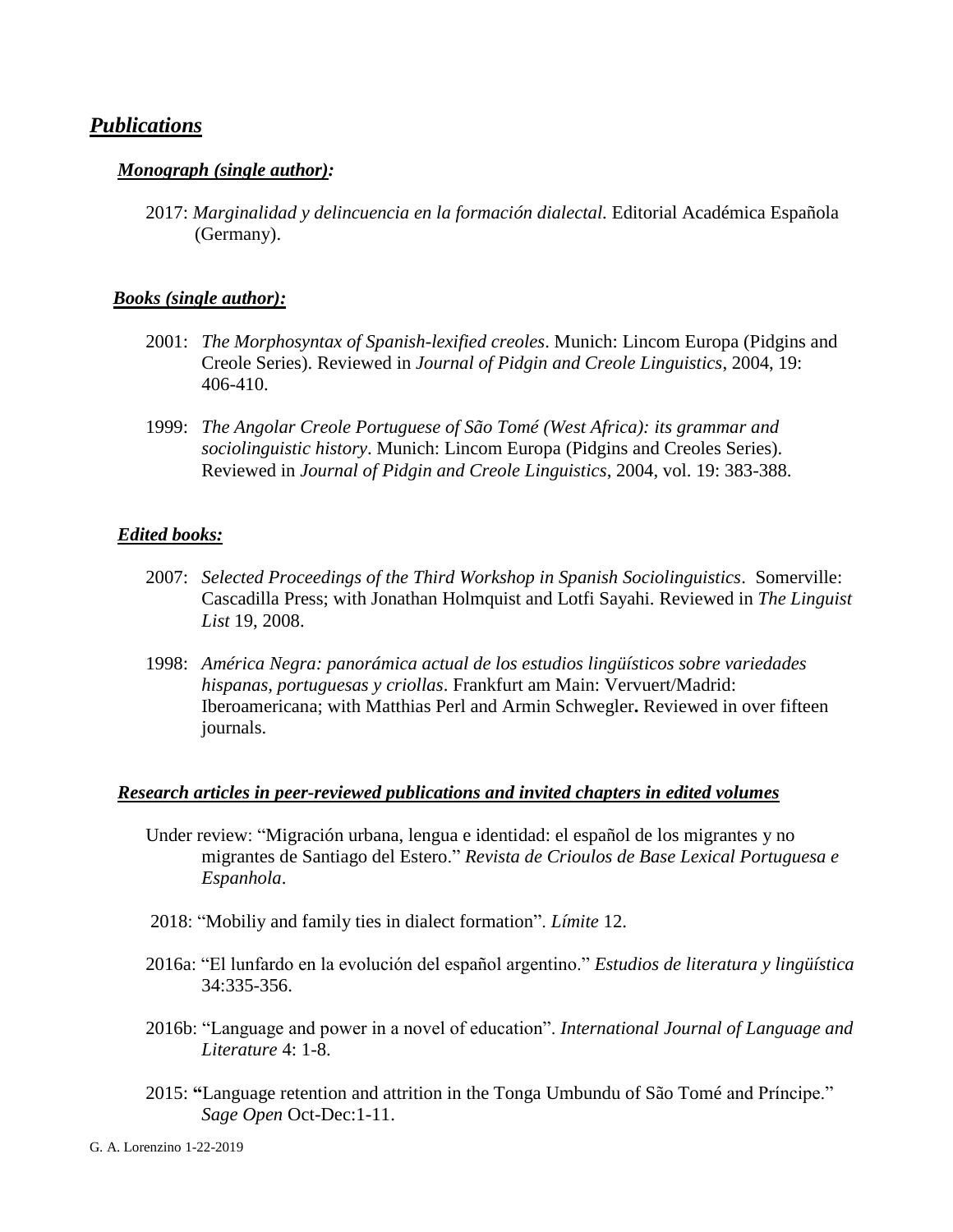- 2013: "Immigrants' languages, lunfardo and lexical diffusion in popular porteño Spanish". *Papia* 24: 329-351.
- 2011: *"*El contacto español-quechua en la novela de formación *Shunko*". *Revista Philologica Romanica* 11: 187-205.
- 2008: "African vs. Austronesian Substrate Influence on the Spanish-based Creoles". In John Holm & Susanne Michaelis (eds.), *Contact Languages: Critical Concepts in Language Studies*, volume IV. New York: Routledge, pp. 309-408.
- 2007: "Angolar Creole Portuguese or Lingua Ngolá." In John Holm and Peter Patrick (eds.) *Comparative Creole Syntax* (Westminster Creolistics Series, 7). London: Battlebridge Publications, pp. 1-24.
- 2006 : "Linguistic, historical and ethnographic evidence on the formation of the Angolares: a maroon descendant community in São Tomé (West Africa). *Portuguese Studies Review*  14 (2): 1-34.
- 2004: "Language and Identity: The Case of Quechua-Speaking Santiagueños." In Leonard Ashley and Wayne Finke (ed.), *Language and Identity*. NY: Cummings and Hathaway, pp. . 335-344.
- 2003: "Bilingüismo y migración urbana: el quechua santiagueño." In Lotfi Sayahi (ed.), *Selected Proceedings of the First Workshop on Spanish Sociolinguistics***.** Somerville, MA: Cascadilla Press, pp. 53-60.
- 2001a: "The mixed origins of Santiagueño Quechua syntax." *University of Kansas Papers in Linguistics* 25:111-120.
- 2001b: "Relaciones gramaticales de un elemento referencial en criollos afro-portugueses." *Etnolingüística* (Rosario, Argentina), pp. 231-241.
- 2000a.:"El rol de la gramaticalización en la formación de nuevas lenguas (criollización)." In Annick Englebert, MichelPierrard, Laurence Rosier and Dan van Raemdonck (eds.) *Contacts interlinguistiques*, vol. IX. Brussels: Max Niemeyer Verlag, pp. 163-170.
- 2000b: "Different degrees of restructuring in two vernaculars: Caribbean Spanish and Brazilian Portuguese." With John Holm and Heliana Mello. In Ernesto d'Andrade, Dulce Pereira and Maria Antónia Mota (eds.). *Crioulos de Base Portuguesa*. Braga: Associação Portuguesa de Linguística, pp. 201-222.
- 2000c: "The creole verb: a comparative study of stativity and tense reference." With John Holm et al. In John McWhorter (ed.), *Language change and language contact in pidgins and creoles*. Amsterdam/Philadelphia: John Benjamins, 131-161.
- 1999a: "Diferentes grados de reestructuración en dos lenguas vernáculas: el español caribeño y el portugués brasileño." With John Holm and Heliana Mello. In Luis A. Ortiz López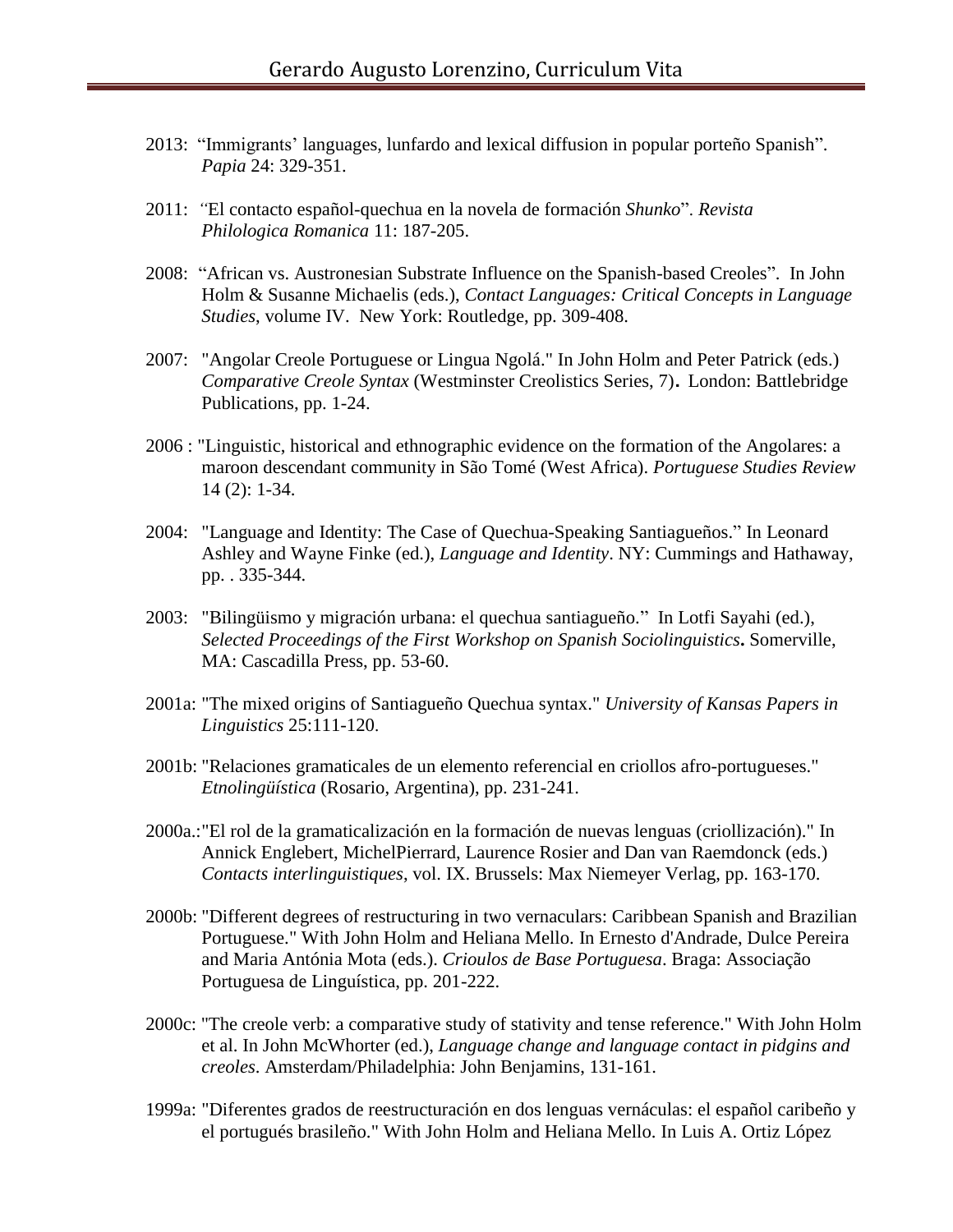(ed.), *El Caribe hispánico: perspectivas lingüísticas actuales. Homenaje a Manuel Alvarez Nazario*. Frankfurt/Madrid: Vervuert, pp. 43-60.

- 1999b: "A comparison of serial verb constructions in Cape Verdean and other creoles." With John Holm et al. In Klaus Zimmermann (ed.), *Lenguas criollas de base lexical española y portuguesa*. Frankfurt/Madrid: Vervuert, pp. 297-320.
- 1999c: "Copula patterns in Atlantic and non-Atlantic creoles." With John Holm et al. In John Rickford & Suzanne Romaine (eds.), *Creole Genesis, Attitudes and Discourse*, pp. 97- 120.
- 1998: "El español del Caribe como lengua semicriolla." In Augusto Lorenzino, Matthias Perl and Armin Schwegler (eds.), *América Negra: panorámica actual de los estudios lingüísticos sobre variedades hispanas, portuguesas y criollas*. Frankfurt/Madrid: Vervuert, pp. 25-70.
- 1997a: "Passive-like constructions in English-based creoles and other creoles." With John Holm et al. In, Edgar W. Schneider (ed.). *Englishes Around the World: Studies in honour of Manfred Görlach.* Amsterdam/Philadelphia: John Benjamins, pp. 71-86.
- 1997b: "Afro-Portuguese Creole "a": Its Kwa Origins and Discourse Pragmatics." *African Journal of Languages and Linguistics* 1:45-67.
- 1996a: "La inmigración y el "trueque" lingüístico en el Buenos Aires finisecular." In *Studia Hispanica in Honorem Dr. Germán de Granda*. Valladolid: Editorial Universitaria, 369-386.
- 1996b: "El contacto del español con lenguas africanas en Hispanoamérica." *Signo y Seña 6*  (Buenos Aires, Argentina): 351-79.
- 1996c: "Uma avaliação socio-linguística sobre São Tomé e Príncipe." In Inês Duarte and Isabel Leiria (eds.). *Congresso Internacional sobre o Português.* Lisbon: Colbri.
- 1996d: "Em trânsito." *Dactylus* (U. of Texas, Austin) 15: 80-84.
- 1995: "Categorial changes of body part words in two Portuguese-based creoles." In *Proceedings of the Linguistic Association of Canada and the United States (LACUS 21*), pp. 657-669.
- 1994a: "Language contact in São Tomé and Príncipe." *CUNYForum* 18: 98-116.
- 1994b: "Relative clauses in Atlantic and non-Atlantic creoles." With John Holm et al. *Papia (Revista de Crioulos de Base Ibérica,* Brasilia**)** 3:70-87.
- 1993a: "Austronesian vs. African substrate influence on the Spanish-based creoles." In John Holm & Frank Byrne (eds.), *Atlantic meets Pacific: A global view of pidginization and creolization.* Amsterdam/New York: John Benjamins, pp. 399-408.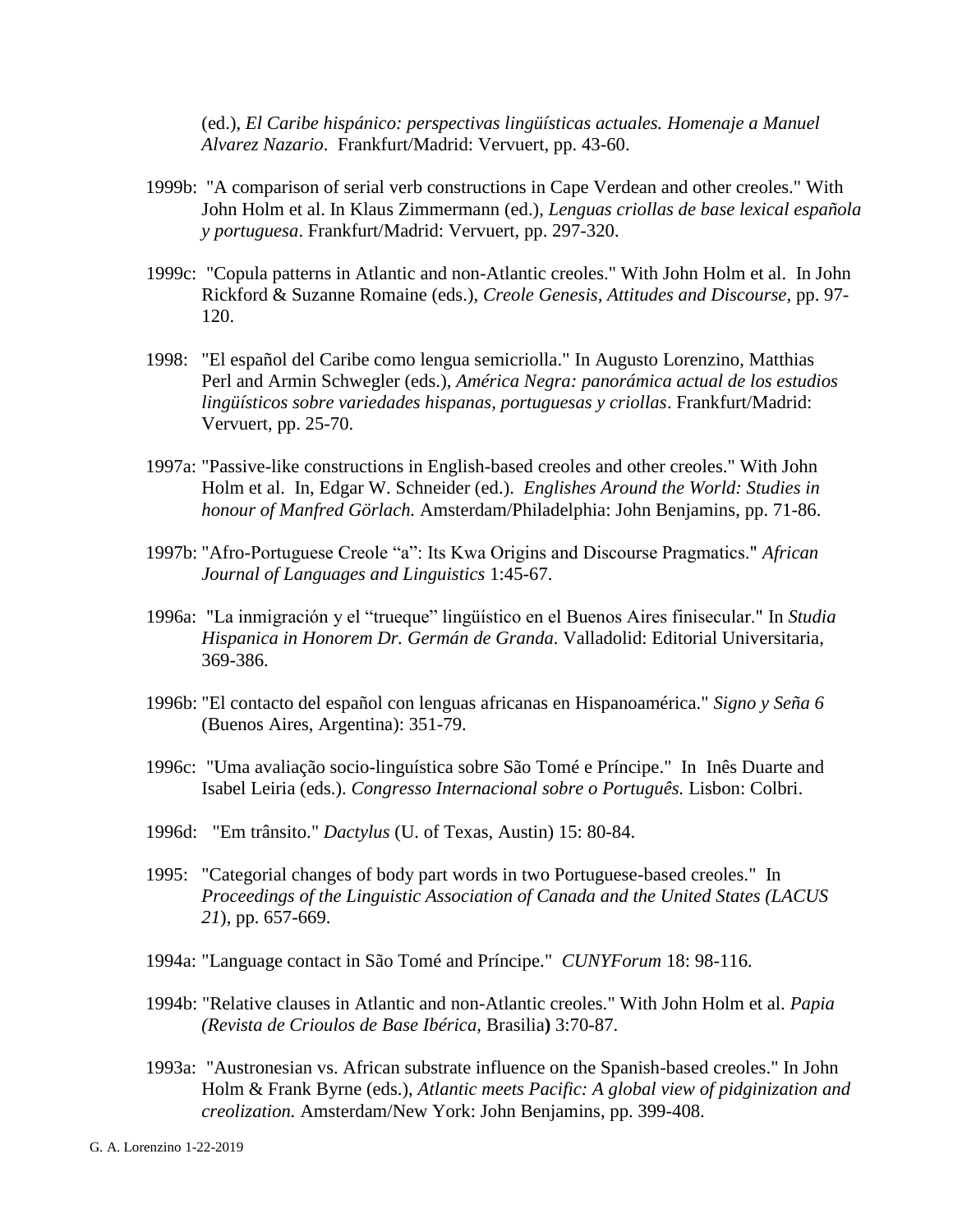- 1993b: "Algunos rasgos semicriollos en el español popular dominicano". *Anuario de Lingüística Hispánica* (Valladolid, Spain) 9:111-26.
- 1992: "Un estudio comparativo del sintagma nominal en Palenquero (Colombia) y Papiamentu (Curazao)." *Papia (Revista de Crioulos de Base Ibérica, Brasilia)* 2:50-70.
- 1990: "Schuchardt: The Beginnings of Pidgin and Creole Studies." *California Linguistics Newsletter* 21:5-9.

## *Invited book reviews*

- 2005: Review of Rodolfo Cerrón-Palomino, *Castellano andino: aspectos sociolingüísticos, pedagógicos y gramaticales*. In *Revista Internacional de Lingüística Iberoamericana 5*: 218-220.
- 2001: Review of Huber and Parkvall (eds.), *Spreading the Word: The issue of diffusion among the Atlantic Creoles*. In *The Carrier Pidgin* 29:19-21.
- 1999a: Review of Germán de Granda, E*spañol y lenguas indoamericanas en Hispanoamérica*. In *Romance Philology* 53:240-243.
- 1999b: Review of Holloway, *Dialect death: the case of Brule Spanish*. In *Language* 75:200.
- 1997: Review of Cole, Hermon and Martin (eds.), *Language in the Andes*. In *Journal of World Anthropology*.
- 1994: Review of Adolfo Elizaincin, *Dialectos en contacto*. In *Language* 70:222.
- 1992a: Review of John Lipski, *The Language of the Isleños*. In *Journal for Pidgin and Creole Linguistics* 6:361-4.
- 1992b: Review of Samper Padilla, *Estudio sociolingüístico del español de Las Palmas de Gran Canaria.* In *Language* 68:664.
- 1992c: Review of Conte, Ramat and Ramat (eds.), *Dimensione della Linguistica*. In *Language* 68:222.
- 1992d: Review of John Lipski, *The negros congos of Panama*. In *Revista de Crioulos de Base Ibérica* 2:109-10.
- 1990: Review of Philippe Maurer, *Les modifications temporelles et modales du verbe dans le papiamento de Curaçao*. In *Language* 66:877.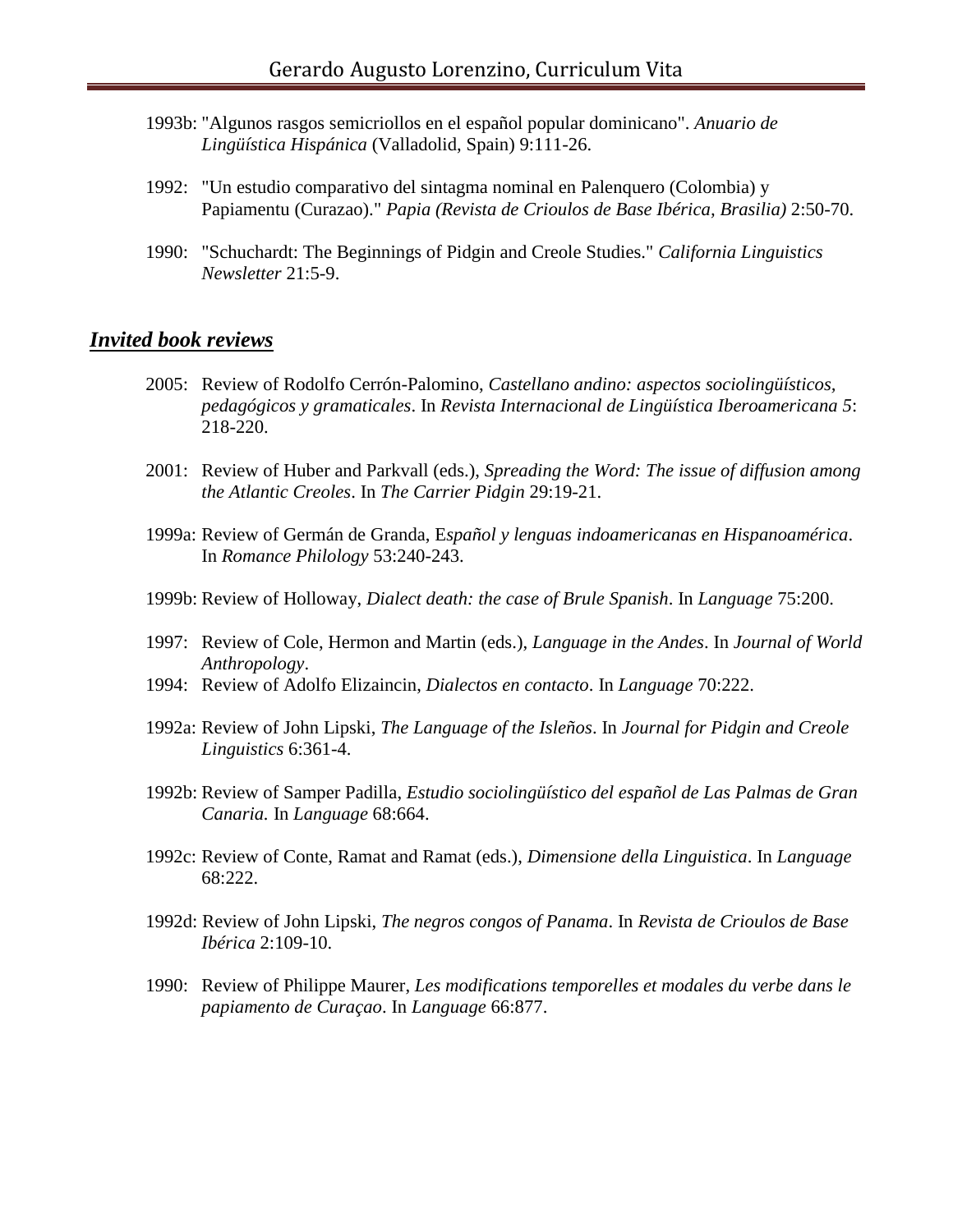### *Invited addresses:*

- 2006: "History and Music of Portugal", Student Activity Center, Temple University.
- 2004: "Census 2000: Targeting the Hispanic Market in the US."International Business Association, Fox School of Business and Management, Temple University.
- 2001: "Los que se fueron y los que se quedaron. Migración y aspectos sociolingüísticos del español de Santiago del Estero (Argentina)." Research Institute for the Study of Language in Urban Society. Graduate Center, City University of New York.
- 1998: "Linguistic, historical and ethnographic evidence on the formation of the Angolares: a maroon descendant community on São Tomé and Príncipe (West Africa)." "The evolution of the Portuguese Atlantic and the Sea Route to India,1498-1998". College of Charleston, South Carolina.
- 1994: "The role of slavery and indentured labor in the linguistic development of São Tomé and Príncipe." Portuguese Language Series. Yale University.

## *Conference papers and other professional presentations*

- 2019a: "Local and global: 'Spanishes', identity and space in US cities". Organized session at the Northeastern Modern Language Association, Washington, D.C.
- 2019b: "Old and New Pathways in the formation of Spanish varieties in the US." To be presented at South Central Modern Language Association, Little Rock, Arkansas.
- 2018a:". "La migración y la variación de/s/ en el español de Santiago del Estero". Presented at South Central Modern Language Asocciation, San Antonio, TX.
- 2018b: "Language Change: Global (Im-)migration and Linguistic Insecurity". Organized session at the Modern Language Association, New York.
- 2018c: "Intersecting spaces, mobility and language in the 'uncommon community'. Organized session at the Northeastern Modern Language Association, Pittsburgh.
- 2017a: "Language change and boundaries in the US". Organized session at the Modern Language Association, Philadelphia
- 2017b: "Representations of language attrition and loss in literature, film and popular culture". Organized session at the Northeastern Modern Language Association, Baltimore.
- 2016: "Language change, shifting borders and identity construction". Organized session at the Modern Language Association, Austin, Texas.
- 2015: "Teaching language change across the curriculum". Organized session at the Modern Language Association, Vancouver, Canada.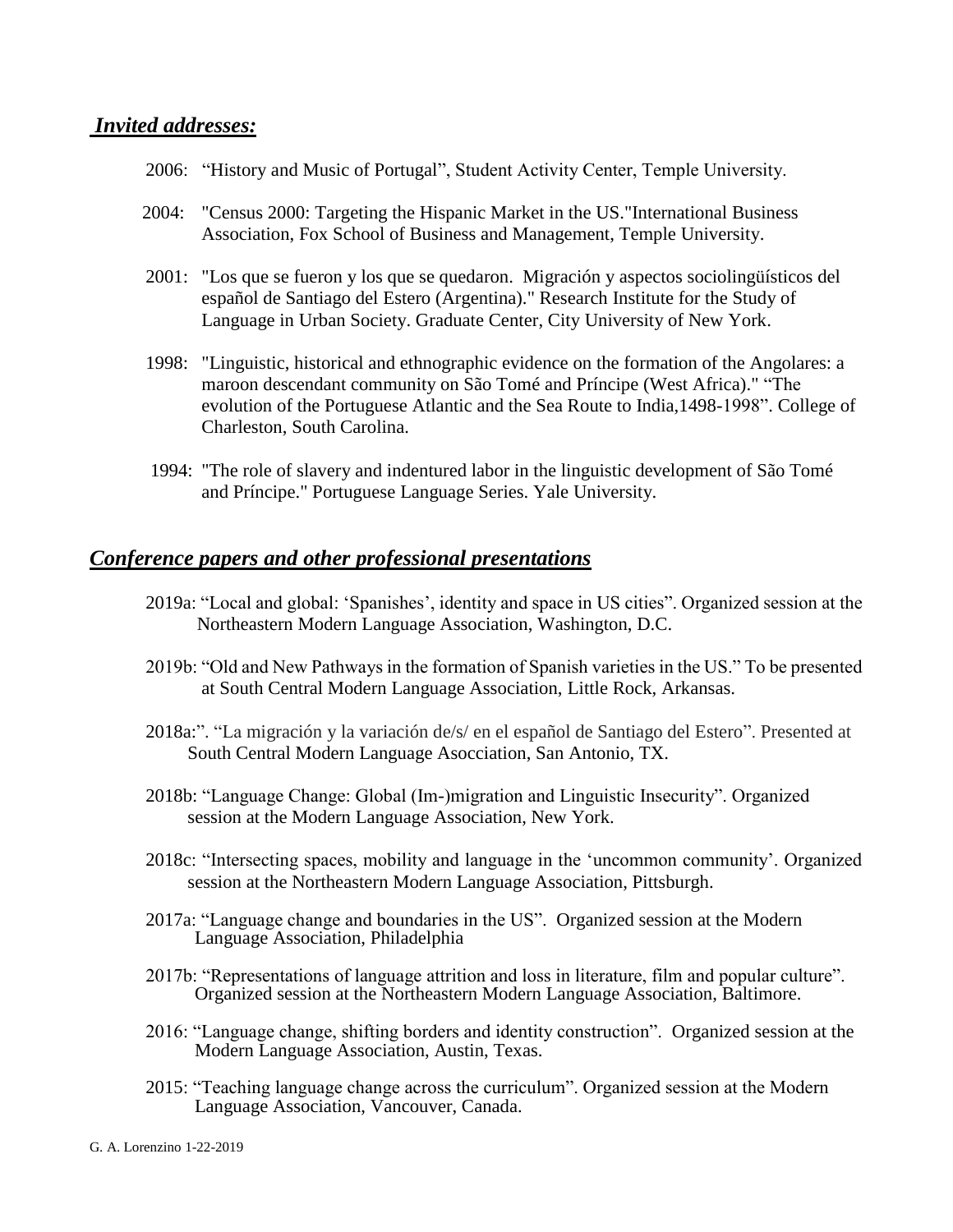- 2014a:"Space, time and linguistic change on the Portuguese-Spanish border". Presented at the Biennial Louisiana Conference on Hispanic Languages and Literature. Baton Rouge, Louisiana State University.
- 2014b:"Power and Solidarity: Representing Immigrants' Speech in Hispanic literature". Organized session at the Northeastern Modern Language Association, Harrisburg.
- 2014c:"Lenguaje, poder e ideología en la narrativa de Jorge Washington Ábalos". Presented at the Northeastern Modern Language Association, Harrisburg.
- 2014d: "The Sociolinguistic Representation of *Lunfardo* in the 1880-1910s Argentine Press". Presented at the South Central Modern Language Asocciation, Austin, TX.
- 2014e: "Language and Gender Differences in Spanish-speaking Cultures". Organized session at the Ninth Global Temple Conference. Temple University.
- 2013a: "Educación rural y bilingüismo en Shunko". Presented at the Northeastern Modern Language Association. Tufts University.
- 2013b: "Language Contact and Representation in Latin American Literature". Organized Session at the Northeastern Modern Language Association. Tufts University.
- 2012: "Early written attestations (1880-1900) of Italian influence on *Lunfardo*, a thieves' language spoken in Argentina". Presented at the Seventh Global Temple Conference. Temple University.
- 2011a: "One grammar-two languages: Spanish/Quechua contact in Santiago del Estero (Argentina)". Presented at the Sixth Global Temple Conference. Temple University.
- 2011b: "*Shunko:* el discurso lingüístico en una novela de formación (*Bildungsroman*)". Presented at the Kentucky Foreign Language Conference. University of Kentucky.
- 2010a: "Distributional linguistic patterns of language contact in Santiagueño Quechua". Presented at the Fifth Global Temple Conference. Temple University.
- 2010b: "The classification of the Spanish Dialect of Encinasola". Presented at the International Linguistic Association. SUNY, New Paltz.
- 2010c: "Linguistic and historical significance of West African Portuguese Creoles." Presented at the International Conference of the American Portuguese Studies Association. Brown University.
- 2009a: "Language differentiation, identity and family relations on the Portuguese-Spanish border". Presented at the *Border and Identities Conference*. University of York, Newcastle. England.
- 2009b: "A dialectal characterization of Encinasola Spanish". Fourth Global Temple Conference. Temple University.
- 2008a: "*Los que se fueron y los que se quedaron*: migration constraints on Santiagueño Spanish phonology". Third Global Temple Conference. Temple University.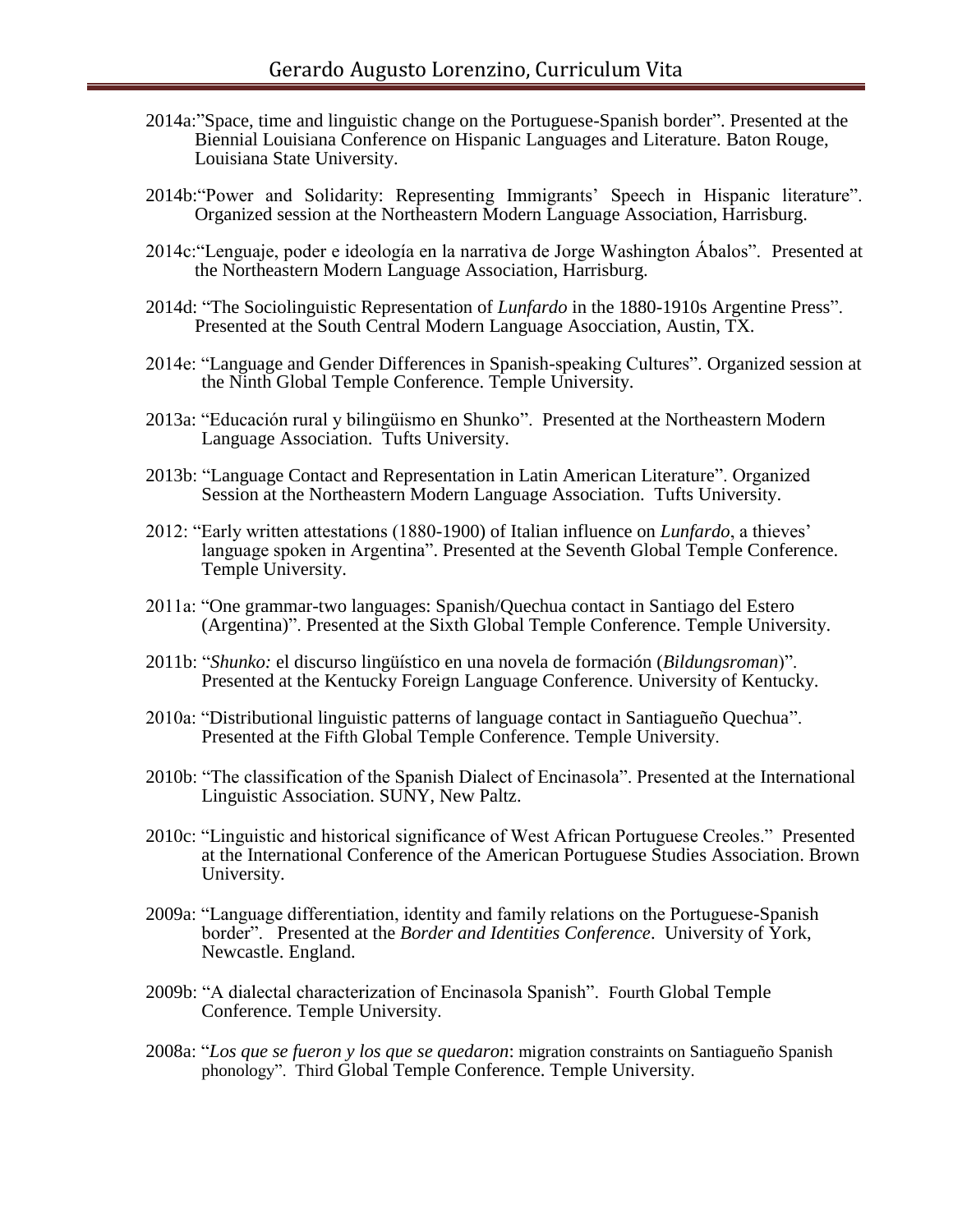- 2008b: "Genesis and development of syntactic complementation in the Gulf of Guinea Afro-Portuguese Creoles". Sixth International Conference of the American Portuguese Studies Association. Yale University.
- 2008c: "The effects of contact and migration in Santiagueño Spanish /s/". Fourth Workshop on Spanish Sociolinguistics. SUNY, Albany.
- 2007: "Family Ties and Dialect Formation in a Border Portuguese Town." Second Global Temple Conference. Temple University.
- 2006a: "Language contact in La Raya between Spain and Portugal: Contact features in Barrenquenho Portuguese", with Clancy Clements. Annual conference of the Society of Pidgin and Creole Linguistics/ Linguistic Society of America. New Mexico.
- 2006b: "Linguistic research on the Portuguese-Spanish border: the case of the Barranquenho dialect." First Global Temple Conference. Temple University.
- 2005: "Geographical Distribution of Santiagueño Spanish /s/: Language Contact and Migration." Annual conference of the International Linguistic Association. New York University.
- 2004: "Spanish-Quechua contact in Shunko." Biennial conference of the American Association of Teachers of Spanish and Portuguese. Yale University.
- 2003a: "Lexical sources and grammatical pathways in the Gulf of Guinea Portuguese Creoles." Symposium on Languages in Contact: Local and Global Perspectives. Temple University.
- 2003b: "Spanish-contact effects on Santiagueño Quechua." Annual Workshop on the Structure and Constituency of Languages of the Americas, Brandon, Canada.
- 2003c: "From content to grammar: a reanalysis of Afro-Portuguese Creole's verbs of speaking." Annual conference of the Penn Linguistics Colloquium, Philadelphia.
- 2002a: "The Old and the New: the case of Quechua-speaking Santiagueños". Annual conference of the American Society of Geolinguistics, New York City.
- 2002b: "Word formation and lexico-semantic developments in Portuguese Creoles." Annual conference of the Penn Linguistics Colloquium, Philadelphia.
- 2002c: **"**Urban migration and language identity among bilingual Santiagueños." First Workshop on Spanish Sociolinguistics, SUNY, Albany.
- 2001d: "The loss of agglutinative morphology in Sãotomense Umbundu: data from Portuguese-Umbundu bilinguals." Annual conference of the Penn Linguistics Colloquium, Philadelphia.
- 2001e: "Quechua-Spanish contact in northwestern Argentina and the rising of the perfective gerund." Annual conference of the International Linguistic Association. New York University. New York.
- 2001f: "Relaciones gramaticales de un elemento referencial en criollos afro-portugueses." IV Jornadas de Etnolingüística, Rosario, Argentina.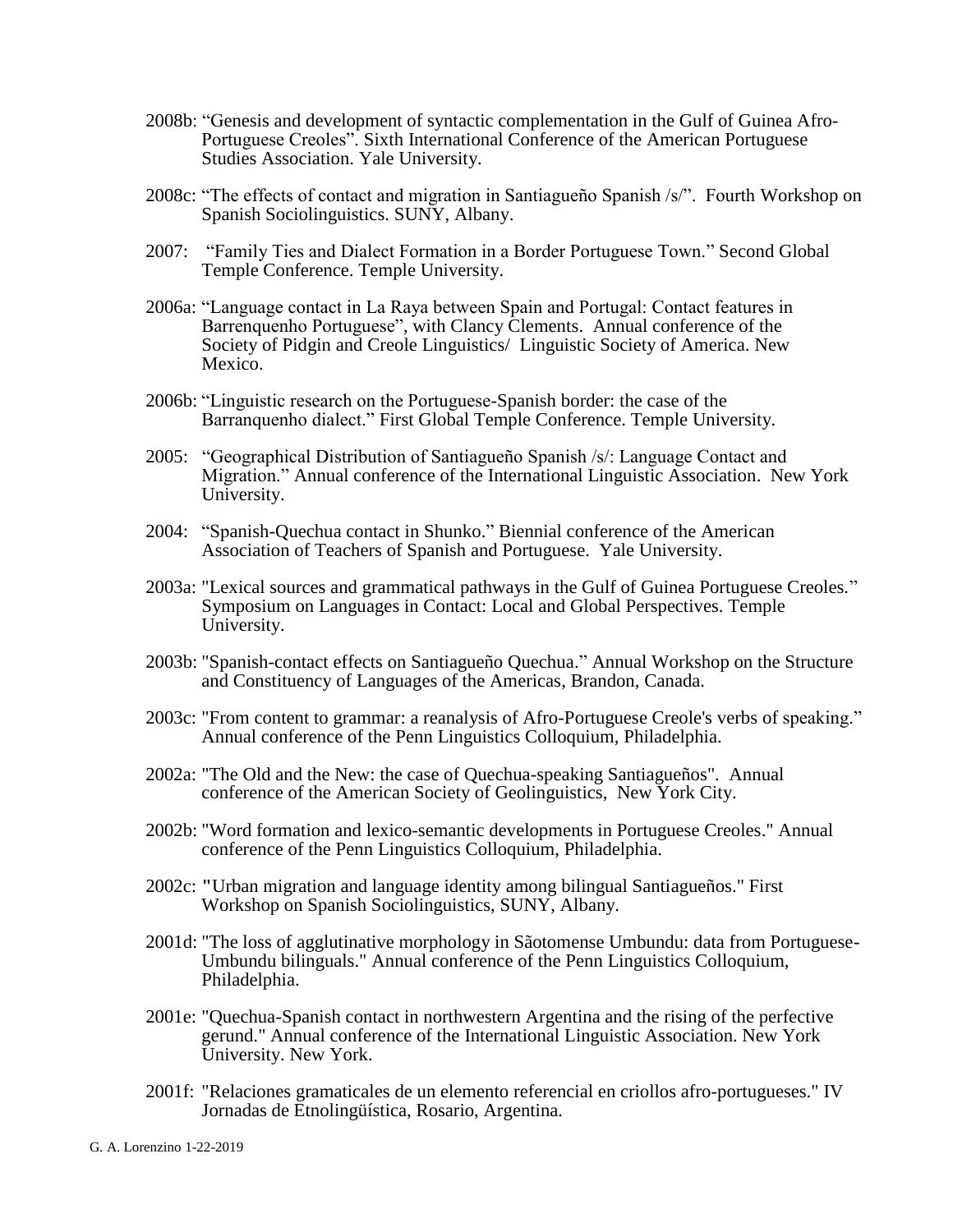- 2001g: "A Structural Comparison of Angolar and São-Tomense." International conference of the Society of Pidgin and Creole Linguistics, University of Coimbra, Portugal.
- 2001h: **"**Classifying contact-induced varieties: the case of Nagamese." With Dwijen Bhachattaryan: International conference of The Society of Pidgin and Creole Linguistics, University of Coimbra, Portugal.
- 2001i: "Os Angolares: história, linguagem e a construção da sua identidade." Annual conference of the *Associação de Crioulos de Base Lexical Portuguesa e Espanhola*, University of Coimbra, Portugal.
- 2001j: "What do Portuguese Creoles have to offer to mainstream linguistics?" Annual colloquium on Lusophone Culture, Temple University.
- 2000a: "Focus constructions in the Gulf of Guinea Afro-Portuguese creoles." Annual conference of the Society of Pidgin and Creole Linguistics, Chicago.
- 2000b: "A preliminary assessment of language mixing in Santiagueño Quichua in northwestern Argentina." Annual conference of the Michigan Linguistics Society, Oakland.
- 1999a: "The ethnolinguistic dimension of relexification in Angolar." Annual conference of the International Linguistic Association, New York University, New York.
- 1999b: "Different degrees of restructuring in two vernaculars: Caribbean Spanish and Brazilian Portuguese." With John Holm and Heliana Mello. Annual conference of the *Associação Portuguesa de Lingüistica*, University of Lisbon, Portugal.
- 1998a: "The diachronic relevance of affixation in two Afro-Portuguese Creoles." Annual conference of the Society of Pidgin and Creole Linguistics, New York.
- 1998b: "Kwa and Bantu influence in the lexico-semantic differentiation of two Afro-Portuguese Creoles." Annual Conference of African Linguistics, Yale U., New Haven.
- 1998c: "El rol de la gramaticalización en la formación de nuevas lenguas (criollización)." Triennial conference of the *Congrès International de Linguistique et Philologie romanes*, Free University of Brussels, Belgium.
- 1998d: "The social dynamics of creole differentiation and the construction of the Angolar identity." Annual conference of the American Anthropological Association, Philadelphia.
- 1997a: "The Umbundu of the Tongas: a case of language retention." Annual Conference on African Linguistics, Cornell University, Ithaca, NY.
- 1997b: "On stability, variation and change in Angolar or the many-language problem." Annual conference of the International Linguistic Association, Georgetown, Washington, D.C.
- 1997c: "Synchronically speaking: Angolar Afro-Portuguese Creole *fara*." Annual conference of the Society for Pidgin and Creole Linguistics, Chicago.
- 1996a: "The multifaceted nature of Creole Portuguese "a". Annual conference of the Penn Linguistics Colloquium, Philadelphia.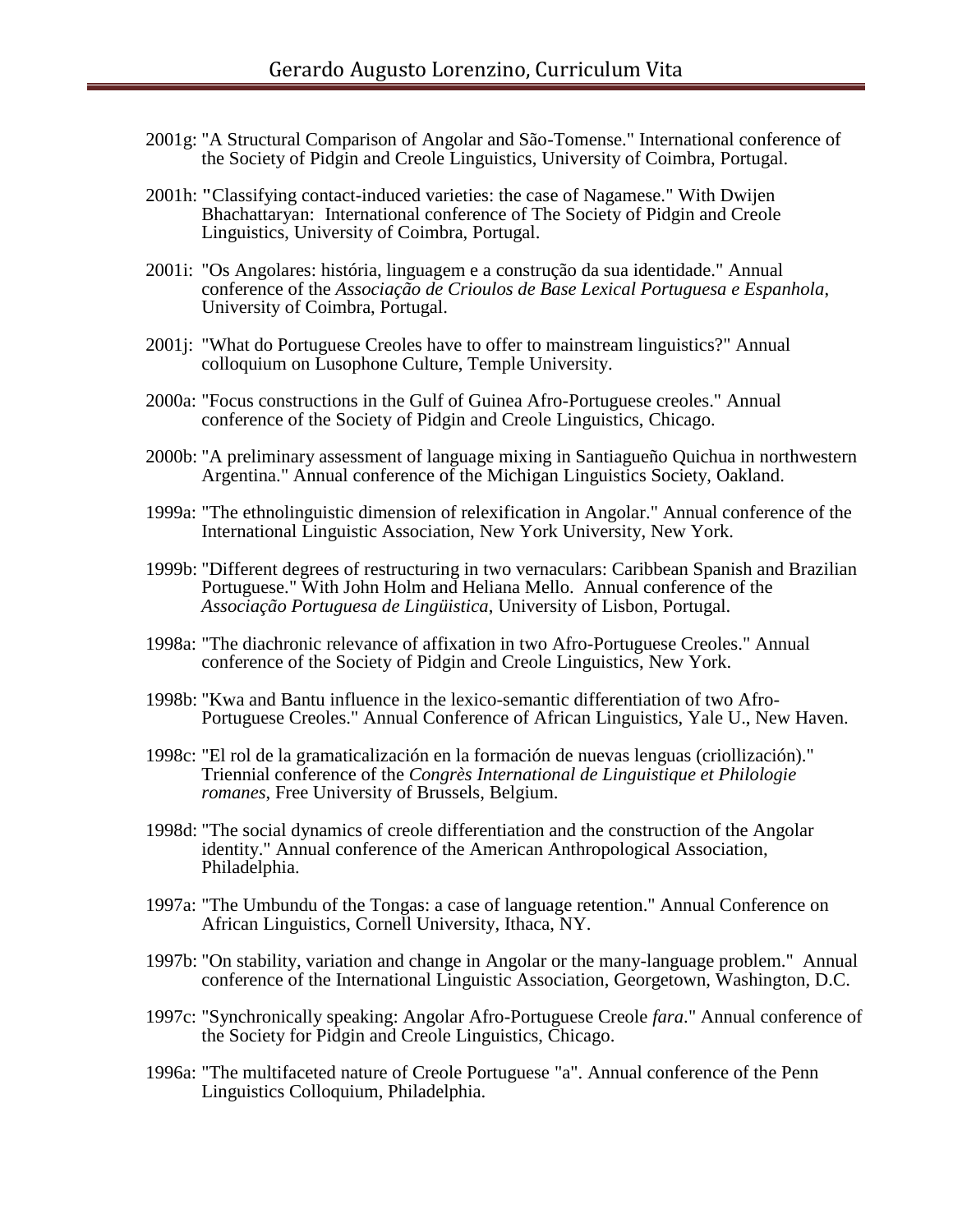- 1996b: "Creole-Portuguese bilingualism in São Tomé and Príncipe (West Africa)." Annual conference of the International Linguistic Association, New York U., New York.
- 1996c: "El conventillo como micro-espacio de contacto lingüístico entre el español y otras lenguas de inmigrantes." Annual conference of the American Association of Teachers of Spanish and Portuguese, Orlando, FL.
- 1996d: "A comparison of serial verbs constructions in Cape Verdean and other creoles" With John Holm et al. *Coloquio Internacional de Lenguas criollas de base española y portuguesa*, Ibero-amerikansiches Institut*,* Berlin, Germany.
- 1995: "A reassessment of creole copula patterns." With John Holm et al. Annual conference of the Society of Pidgin and Creole Linguistics, New Orleans.
- 1994a: "A sociolinguistic appraisal of São Tomé and Príncipe." Annual conference of the Georgetown University Round Table on Languages and Linguistics, Washington, D.C.
- 1994b: "Uma avaliação socio-linguística sobre São Tomé e Príncipe." Annual conference of the *Congresso Internacional sobre o Português*, Lisbon, Portugal.
- 1994c: "Relative clauses in Atlantic and Non-Atlantic creoles." With John Holm et al. Biennial conference of the Society for Pidgin and Creole Linguistics in conjunction with the Society for Caribbean Linguistics, Guyana.
- 1994d: "Categorial changes of body part words in two Portuguese-based creoles." Annual conference of the Linguistic Association of Canada and the United States, University of British Columbia, Vancouver, Canada.
- 1993a: "Creole contact and language change on São Tomé: a structural comparison of Angolar and Santomense." Triennial conference of the Society for Pidgin and Creole Linguistics, Amsterdam, The Netherlands.
- 1993b: "Towards an Atlantic Creole Typology." With John Holm et al. Triennial conference of the Society for Pidgin and Creole Linguistics, Amsterdam, The Netherlands.
- 1992a: "Palenquero Creole Spanish and Gulf of Guinea Creole Portuguese: A Comparison." Biennial conference of the Society for Caribbean Linguistics, Barbados.
- 1992b: "La semicriollización del español caribeño y del portugués popular brasileño." With John Holm. *VII Conferencia Internacional Lingüístico-Literaria*. Santiago, Cuba.
- 1992c: "On the semi-creole status of Popular Brazilian Portuguese." With Heliana Mello. Annual conference of the Society for Pidgin and Creole Linguistics, Philadelphia.
- 1992d: "The Vernaculars of Brazil and the Spanish Caribbean: Two Iberian Semi-Creoles". With John Holm. Triennial international conference of the Congress of Americanists. Tulane University, New Orleans.
- 1991: "Spanish-based Creoles: a comparison". Annual conference of the Society for Pidgin and Creole Linguistics. Chicago.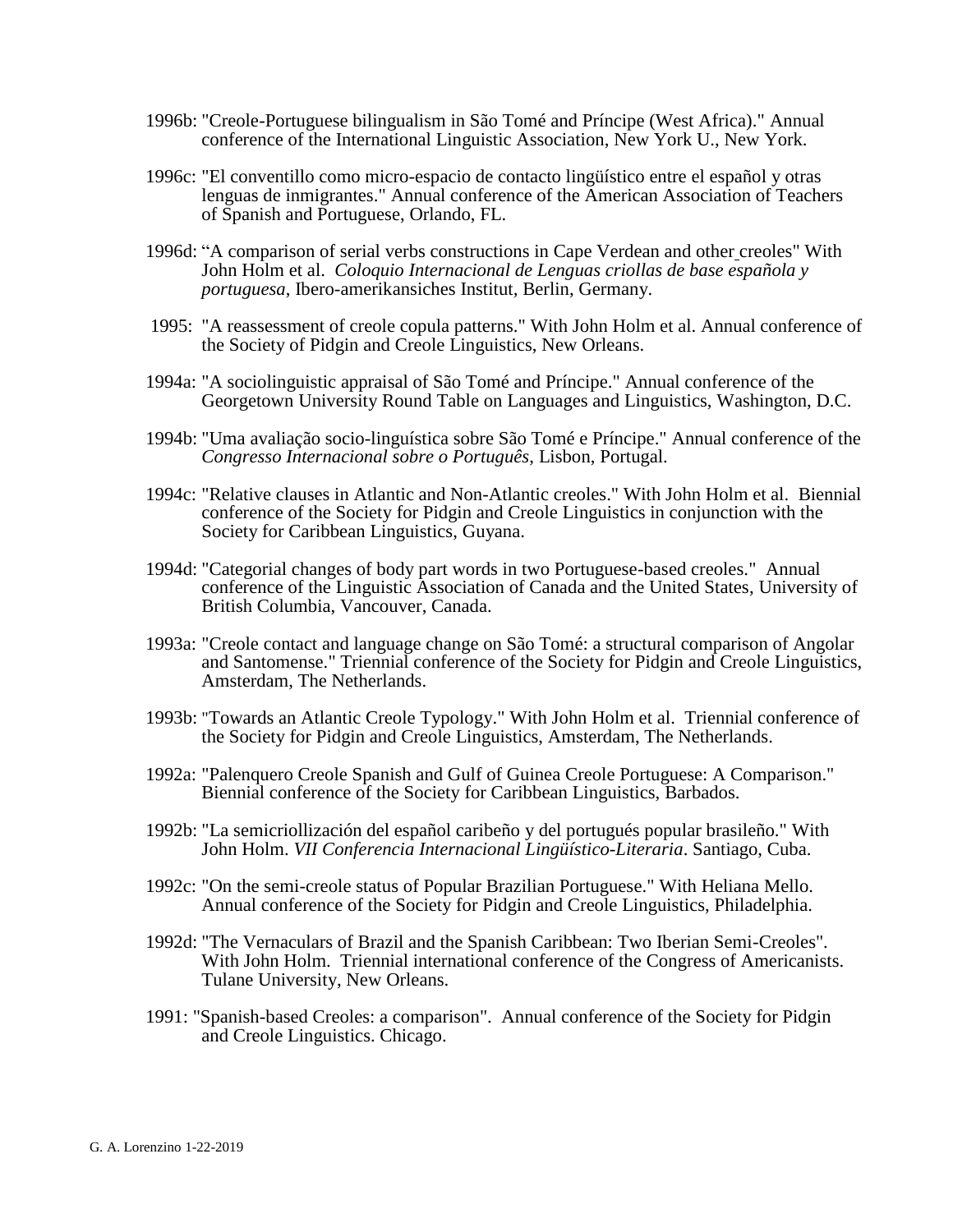# *Areas of research interest and teaching specialization*

Spanish and Portuguese Dialectology Pidginization and Creolization of Languages Language and Identity Languages in Contact Language change, migration and urbanization Bilingualism and Multilingualism

# *Teaching experience*

2000-present: Assistant/Associate Professor, Department of Spanish and Portuguese Temple University

## *Graduate and upper-level undergraduate courses taught*:

"Foreign Language Teaching Methodologies" (Spanish 8385) "Hispanic Dialectology" (Spanish 8303) "Syntax" (Spanish 8302) "Spanish and Portuguese in Contact with Other Languages" (Spanish 8300) "Methods in Hispanic Dialectology" (Spanish 8300) "Language and Migration in the Spanish-speaking world" (Spanish 8300) "Pidgins and Creoles" (Spanish 8300) "Second Language Acquisition" (Spanish 8300) "Spanish Sociolinguistics" (Spanish 5306/4306) "Evolution of the Spanish Language" (Spanish 5305/4305) "Spanish Applied Linguistics" (Spanish 5304/4304) "Introduction to Spanish Linguistics" (Spanish 5302/4302) "Spanish Phonetics" (Spanish 5301/4301) "Portuguese Literature and Cinema" (Portuguese 5101/4101) "Portuguese: Portuguese Dialectology" (Portuguese 5101/4101) "Special Topics: Language attrition and language death" (Spanish 4060) "Advanced Spanish Grammar for Communication" (Spanish 3003) "Advanced Spanish Conversation and Composition" (Spanish 3001)

# *Lower-level undegraduate courses taught*:

"Basic Spanish I" (Spanish 1001)

"Basic Portuguese I" (Portuguese 1001)

"Intermediate Spanish I (Spanish 1003)

"Spanish Conversational Review" (Spanish 2001)

"Intermediate Portuguese I (Portuguese 2001)

"Hispanic Readings I" (Spanish 2002)

"Portuguese Conversation and Composition" (Portuguese 2003)

"Readings in Portuguese" (Portuguese 2004)

"Spanish Composition and Conversation" (Spanish 2096W)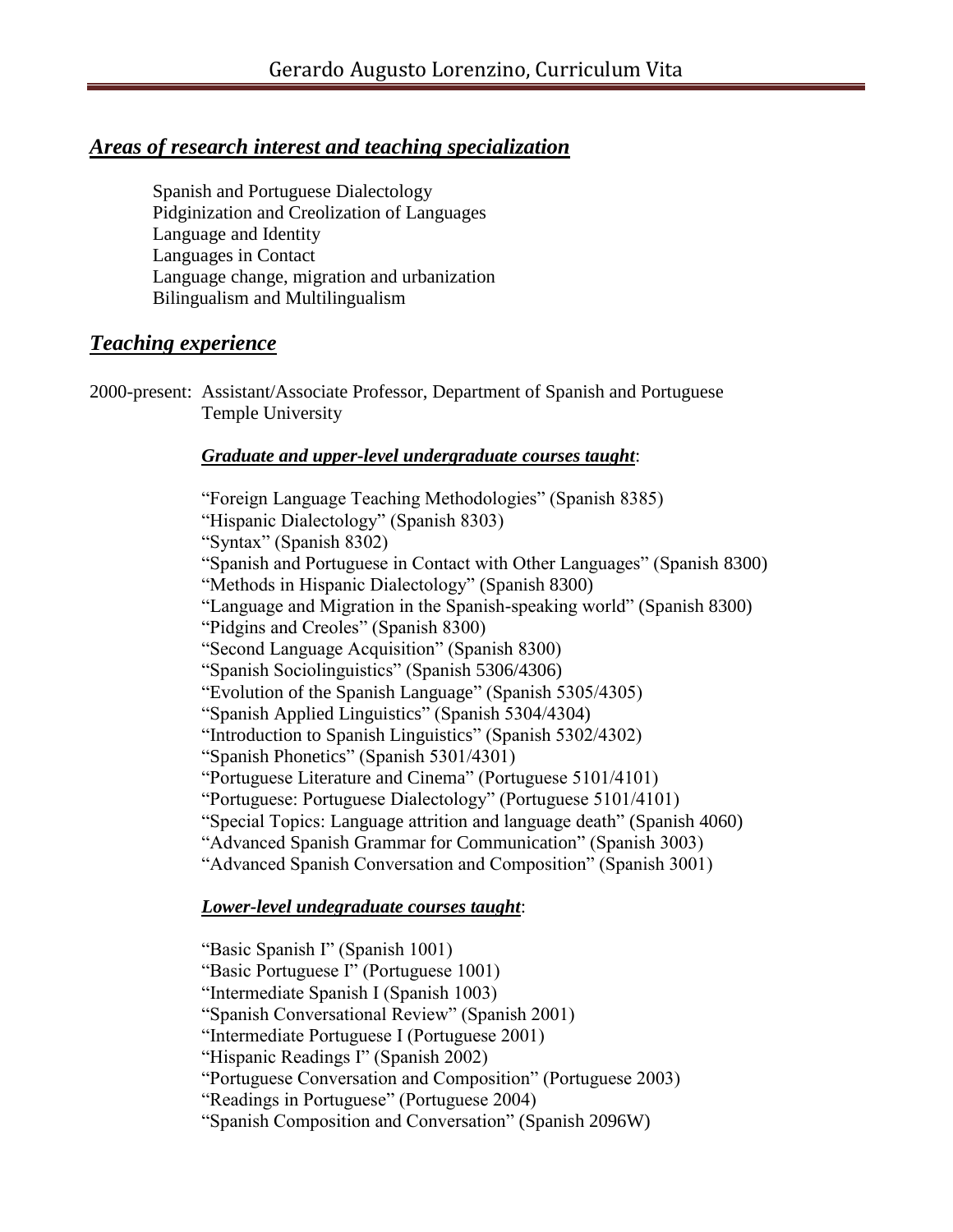### *Undergraduate-level independent studies supervised*:

- 2018: "Community attitudes towards Spanglish: relating language, nationality and ethnicity**"** (Jordan Bynum)
- 2015: "'Favela' and aesthetics in *Quarto de despejo* by Carolina Maria de Jesus (Angelyce Purnell)
- 2014: "Gender and gender assignment in bilingual children" (Alexander Tucci)

### *Graduate-level independent studies supervised*:

- 2018: "Sounding gay in Spanish: a phonological study of gay male speech in Madrid, Spain" (Ben Gibson)
- 2012: "Aruba, Bonaire and Curaçao Spanish: a less studied Spanish variety in the Lesser Antilles" (Joshua Pongan, PhD in progress)
- 2009: "Language contact on St. Thomas Island: Dominican Spanish and Creole English" (Daniel D'Arpa, PhD '15)
- 2007: "Spanish Phonetics in the Classroom: A Review of the Literature" (Kara Moranski, PhD '12)
- 2006a: "El trabajo en grupo y la teoría sociocultural: la transformación de la aula de segunda lengua a un ambiente social y colaborativo" (Christine Poteau,  $PhD'11)$
- 2006b: "Historical development of two linguistic features in Dominican Spanish" (Julianne Bryant, PhD '14)
- 2001: "Universos encontrados, diglosia y nación en 'Los ríos profundos' de José María Arguedas" (Rafael Dávila, MA '02)

## *Study Abroad Courses:*

2015: Summer Program in Oviedo, Spain.

## *Graduate doctoral committees:*

- 1. **Samia Abdul-Bagi** (PhD '12): "Written Discourse Production of Bilingual Learners of Spanish." Adviser
- 2. **Jamie Agins** (PhD '10): "La realidad distópica en las novelas de Ana María Shua." Internal Reader
- 3. **Cindy Biel** (PhD '08): "Sueño, deseo y obsesión: teorías psicoanalíticas y representación en las novelas de Cristina Peri Rossi." Dissertation Examination Committee Chair
- 4. **Chesla Bohinski** (PhD '12): "The use of mental and visual images in the acquisition of form, meaning, and use of Spanish concrete nouns." Dissertation Examination Committee Chair
- 5. **Julianne Bryant** (PhD '14): "Language and Identity among Spanish Heritage Adolescents". Adviser
- 6. **Sandro Chiri** (PhD '12): "The National Imaginary of The Peruvian Traditions by Ricardo Palma". Internal Reader
- 7. **Eunice Cortez** (PhD '14): "El español andino en el Perú: el caso de la ciudad andina de Huancayo". Co-Adviser (with Prof. Jonathan Holmquist)
- 8. **Daniel D'Arpa** (PhD '15): "Linguistic Acts of Identity among Dominican Youths in St. Thomas (US Virgin Islands)". Adviser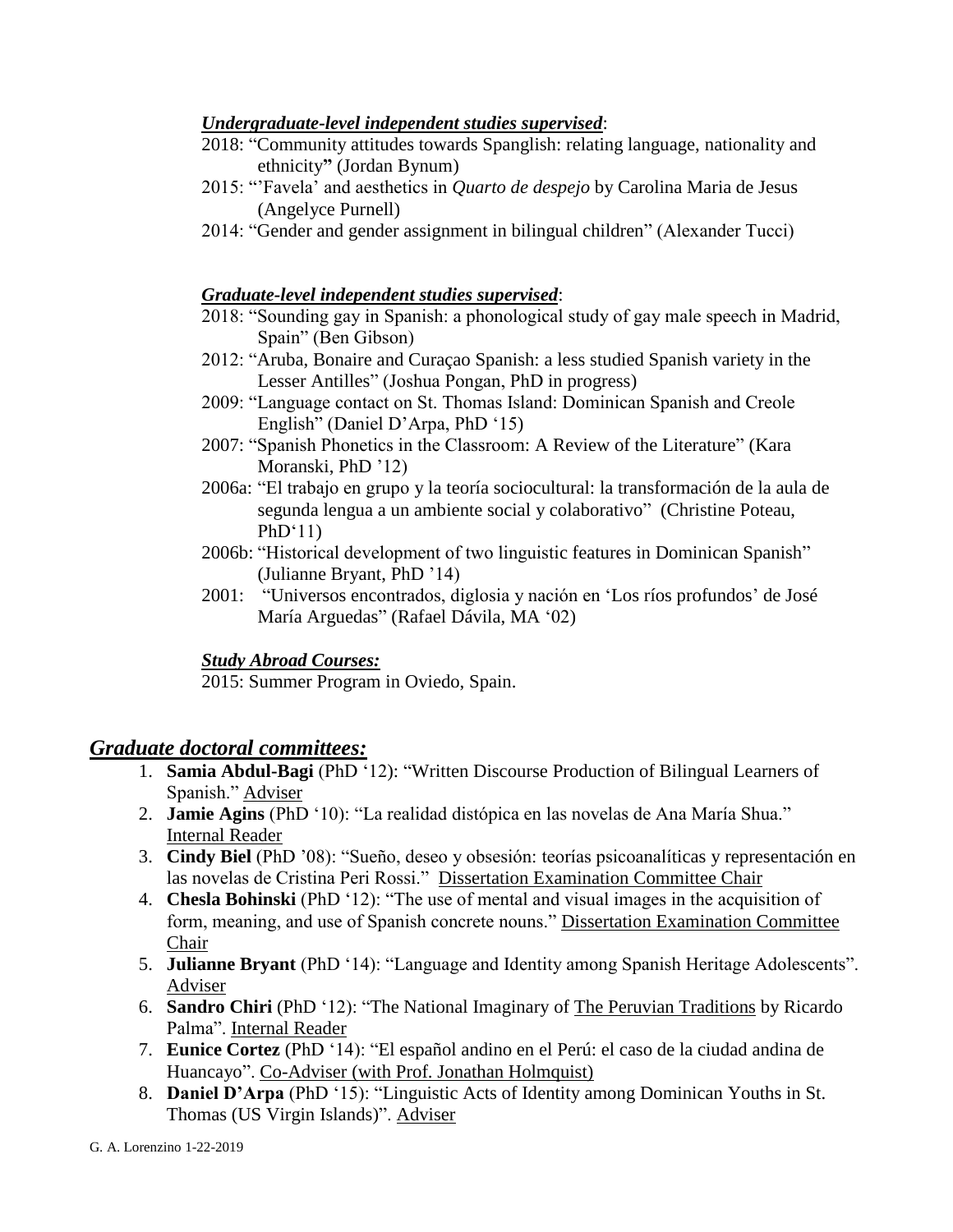- 9. **Gabriela Dávalos-Díaz** (PhD '19): "Cd. Satélite: A Visual-political Representation of Creation and Re-creation of Meaning in Government Texts in an Urban Mexican Community". Co-Adviser (with Jonathan Holmquist)
- 10. **Tomás Espino Barrera** (PhD '18, Universidad de Granada, Spain): "Nacion, lengua y exilio: Imágenes de la lengua materna y el multilinguismo en la literatura exofónica europea". External Reader
- 11. **Linda Fader** (PhD '08): "An Ethnographic Study of Language Attrition and Change in the Judeo-Spanish of Two Sephardic Philadelphia Families." Adviser
- 12. **Ana Maria Ferreira** (PhD '10, Department of Africology and African-American Studies, Temple University): "Afrocentricity and Westernity: A Critical Dialogue in Search for the Demise of the Inhuman." External Reader
- 13. **Ginneh Flamer** (PhD '07): "Family Ties in the Works of Magali García Ramis". Internal Reader
- 14. **Nicole Garcia** (PhD '07): "English-Spanish bilingualism in Fargo, ND." Internal Reader.
- 15. **Elizabeth Gehrig Tedford** (PhD '06): "Dark Spaces, Horrifying Places: Gothic Mode in 19<sup>th</sup> and Early 20<sup>th</sup> Century Latin American Fiction". Internal Reader
- 16. **Yohana Gil Berrio** (PhD in progress): "Pair interaction in Spanish language classrooms that enroll heritage and L2 learners". Internal Reader
- 17. **Kellye Hawkins** (PhD '13): "Sátira de infelice e felice vida by Don Pedro Conestable de Portugal (1429-1466): A Critical Edition". Internal Reader
- 18. **Maria Italiano** (PhD '13): "Mocking May Be Catching: Close Contact in the Linguistic Experience of Italians in Buenos Aires, 1890-1914". Adviser
- 19. **Hsiao Ping Hu** (PhD '07): "Chinese-Spanish bilingualism in Guayaquil, Ecuador." Internal Reader
- 20. **Jacobs, Chris (**PhD in progress): "I can't believe class is over already! A study of how language class activities generate flow". Internal Reader
- 21. **Adabel Jiménez-Corretjer** (PhD '09): "Identidad, género y valores socio-culturales: estrategias comunicativas y el contexto temático en la conversación de los puertorriqueños de Filadelfia." Dissertation Examination Committee Chair
- 22. **William Longbottom** (PhD in progress): "Dissecting L2 Spanish Learner Narratives: How the Aspect and Discourse Hypotheses Explain L2 Preterit and Imperfect Selection in Two Narrative Types." Internal Reader.
- 23. **Maria Lozada** (PhD '07): "New Forms of the Detective and Hard-Boiled Novel in the Contemporary Latin American Narrative." Internal Reader
- 24. **Laura Lusardi** (PhD '09): ""¿Y este teatrillo se llama realidad?": La (re)presentación de realidades sexuales y de género en seis dramaturgas mexicanas contemporáneas." Internal Reader
- 25. **Manuel Malia** (PhD in progress): "The effectiveness of the inductive (PACE) method when teaching *se* structure explicitly." Internal Reader
- 26. **Alodia Martín-Martinez** (PhD in progress): "*Natura abhorret vacuum*: El *horror vacui* como principio regulador del mundo en el medievo peninsular." Internal Reader
- 27. **Douglas Mast** (PhD '08): "The Effects of Learning and Reading Strategies on the Acquisition of Spanish Vocabulary among Middle School Students." Dissertation Examination Committee Chair
- 28. **Raquel Mattson-Prieto** (PhD in progress): "Heritage learner identity and investment in language learning: a case study of HLL-FLL interaction". Internal Reader
- 29. **Patricia Moore-Martinez** (PhD '09): "The Emergency of the Spanish Peninsular Campus Novel." Internal Reader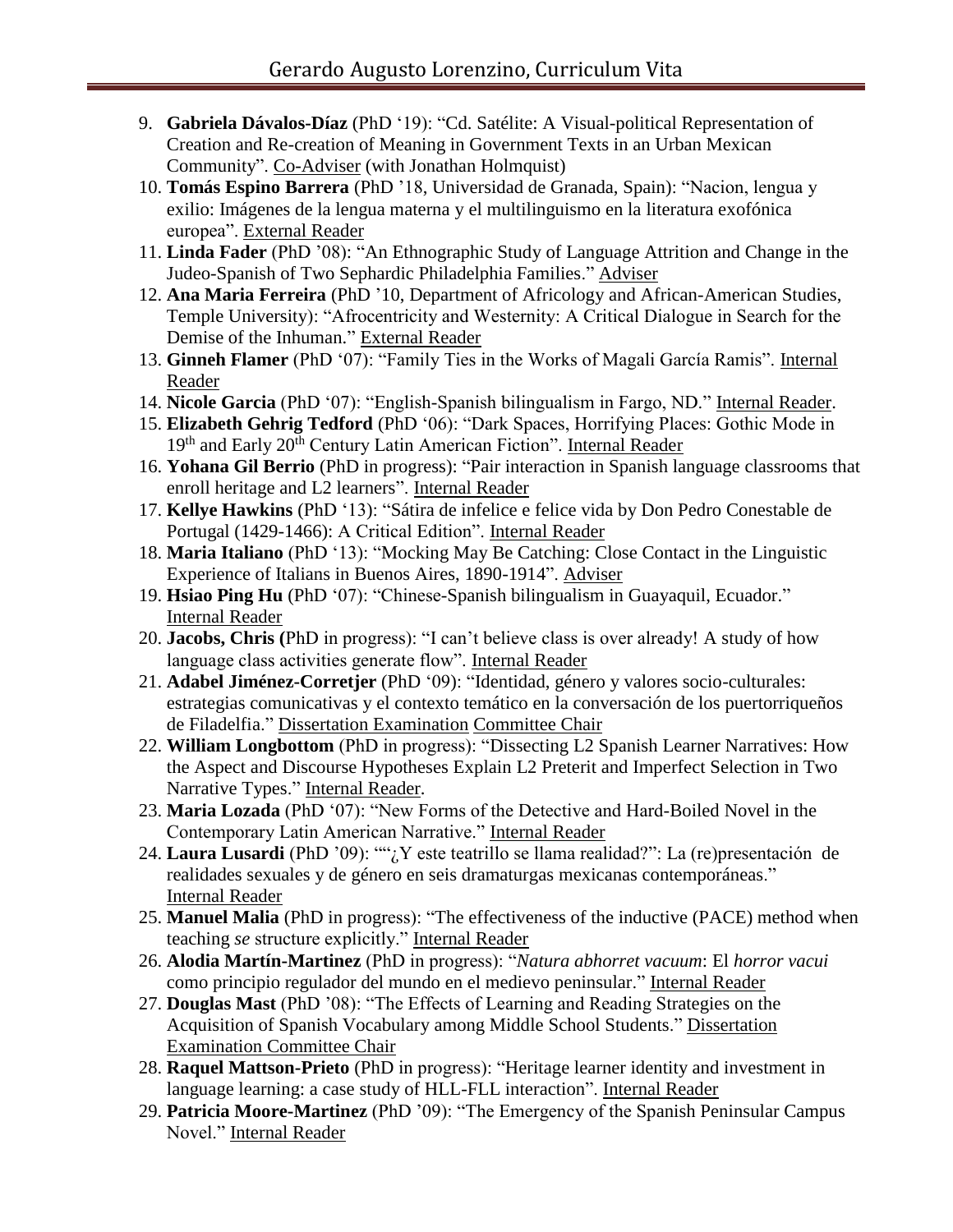- 30. **Manuel Morales** (PhD '04): "The Role of Memory and Mental Imagery in Spanish Acquisition". Internal Reader
- 31. **Guillermo Morales-Jodra** (PhD '18): "Mors mystica, la modernidad del alma en España y el Nuevo Mundo (s. XIV-XVII). Internal Reader
- 32. **Guillermo Morales-Jodra** (PhD '19, Università di Bologna, Italy): "To Koinon. The Self and the Commons in Mediterranean Theopolitics." External Reader
- 33. **Kara Moranski** (PhD '12): "Native-speaker perceptions of intelligibility and accentedness in the speech of Spanish second language learners". Dissertation Examination Committee Chair
- 34. **Rimante Navickaite** (in progress): " First language use in modified group work activities in second language learning classroom context". Internal Reader
- 35. **Lissette Perez** (PhD '14): "A qualitative study on the effects of output practice on the implicit and explicit knowledge of Spanish indirect object pronouns". Internal Reader
- 36. **Joshua Pongan** (in progress): "Linguistic and non-linguistic factors in Papiamento Spanish contact in Aruba. Adviser
- 37. **Christine Poteau** (PhD '11): "Effects of interlocutor familiarity on second language learning in group work." Internal Reader
- 38. **Roger Santivañez** (PhD '08): "Enrique Lihn: un viaje poético." Internal Reader
- 39. **Ashley Shaffer** (PhD in progress): "Willingness to Communicate as a Fluid, Dynamic Nature in L2 Classroom Interaction". Internal Reader
- 40. **Carol Smolen** (PhD '16): "Terrains of Spiritual Suffering in the Spanish Middle Ages: Grieving with Christ in the Desert, Anchorhold, Cloister, Church, and Hermitage." Internal Reader
- 41. **Brendan Spinelli** (PhD in progress): "Dialect contact in the Spanish of Philadelphia: Is there a case for convergence?" Dissertation Examination Committee Chair.
- 42. **Arlene Toro** (PhD '13): "Infiernos eróticos en la narrativa latinoamericana contemporánea: José Donoso, Griselda Gambaro, Mayra Montero, Cristina Peri Rossi y Mario Vargas Llosa". Internal Reader
- 43. **Theresa Warner** (PhD '14): "Ficciones corporales: Cuerpo y nación en los cuentos naturalistas hispanoamericanos". Internal Reader
- 44. **Keisha Weil** (PhD in progress, Departmant of Anthropology, Temple University): "Processes of Centering Language as a Social Marker on Facebook: A Look at Papiamentu". External Reader

## *Professional memberships*

American Council on the Teaching of Foreign Languages American Dialect Society American Portuguese Studies Association *Asociación Internacional de Hispanistas* Linguistic Society of America Modern Language Association Northeastern Modern Language Association Pennsylvania State Modern Language Association South Central Modern Language Association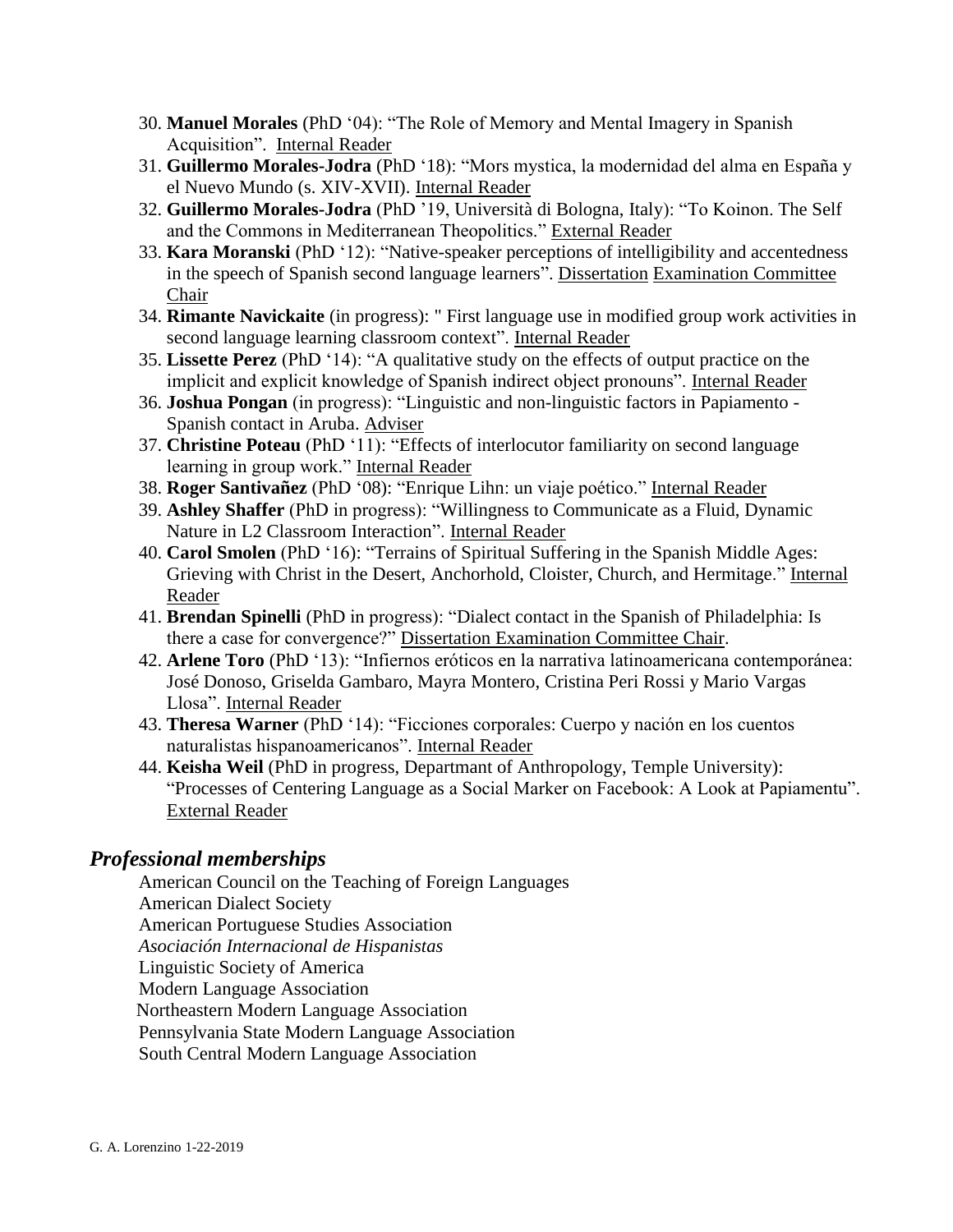## *Service to the profession and community*

Modern Language Association (MLA): Member of the Division Executive (2014-2019). On the board of: *The Linguistics Journal*, *Revista Internacional de Lingüística Iberoamericana* (Berlin, Germany), *Revista de Estudos da Linguagem* (Brazil) and *Revista Extremeña de Estudios Portugueses* (Spain). City of Philadelphia Office of Human Resources: Spanish Evaluator for Philadelphia Civil Service Candidates (2016-present) Organizer of session "Local and global: 'Spanishes', identity and space in US cities". Northeastern Modern Language Association, Washington, D.C., (2019) Organizer of session "Language Change: Global (Im-)migration and Linguistic Insecurity". Modern Language Association, New York, (2018) Organizer of session "Intersecting spaces, mobility and language in the 'uncommon community'. Northeastern Modern Language Association, Pittsburgh, (2018) Organizer of session "Language Change and Boundaries in the US". Modern Language Association (MLA). Philadelphia, (2017) Organizer of session "Representations of language attrition and loss in literature, film and popular culture". Northeastern Modern Language Association (NeMLA). John Hopkins University, Baltimore, (2017) Organizer of session "Language Change, Crossing Borders and Identity Construction". Modern Language Association (MLA). Austin, (2016) Organizer of session "Language Contact and Representation in Latin American Literature". 45th Annual Convention, Northeast Modern Language Association (NeMLA). Harrisburg, Susquehanna University (2014) Organizer of session "Language Contact and Representation in Latin American Literature". 44th Annual Convention, Northeast Modern Language Association (NeMLA). Boston, Tufts University. (2013) Charter Member for the *National Language Service Corps* (NLSC) as a Portuguese and Spanish interpreter. Peer-reviewer for the National Science Foundation. Peer-reviewer for McGraw-Hill, Prentice-Hall, Vistas Higher Learning, Yale University Press and Routledge. Peer-reviewer for the journals: PMLA, *Journal of Pidgin and Creole Languages*, *Southwest Journal of Linguistics*, *Language*, *Papia* (Brasilia, Brazil), *Language in Context*, *Journal of Intercultural Studies*, *Catalan Review*, *Revista Extremeña de Estudios Portugueses* (Cáceres, Spain), *The Linguistics Journal*, *Sage Open*, *Revista de Estudos de Linguagem* (Belo Horizonte, Brazil), *Cuadernos de Lingüística* (Mexico) and *Diaspora Studies*. Peer-reviewer for edited volumes in John Benjamins Publishing Company's *Creole Language Library Series* and Iberoamericana/Vervuert Verlag. Peer-reviewer of conference abstracts for Linguistic Society of America (LSA), North Eastern Linguistic Society (NELS), New Ways of Analyzing Vernacular English (NWAVE), Society of Pidgin and Creole Linguistics (SPCL),U. Penn Linguistics Colloquium, and International Workshops I-V on Spanish Sociolinguistics. Served in the Organizing Committee of the International Workshops on Spanish Sociolinguistics (2004, 2006, 2008) Spanish Language Consultant for High School Foreign Language competitions organized by the Montgomery County Association of Teachers of Foreign Languages (2005-2012) AP Spanish Language Reader. College Board, Education Testing Service (Cincinnati, 2010)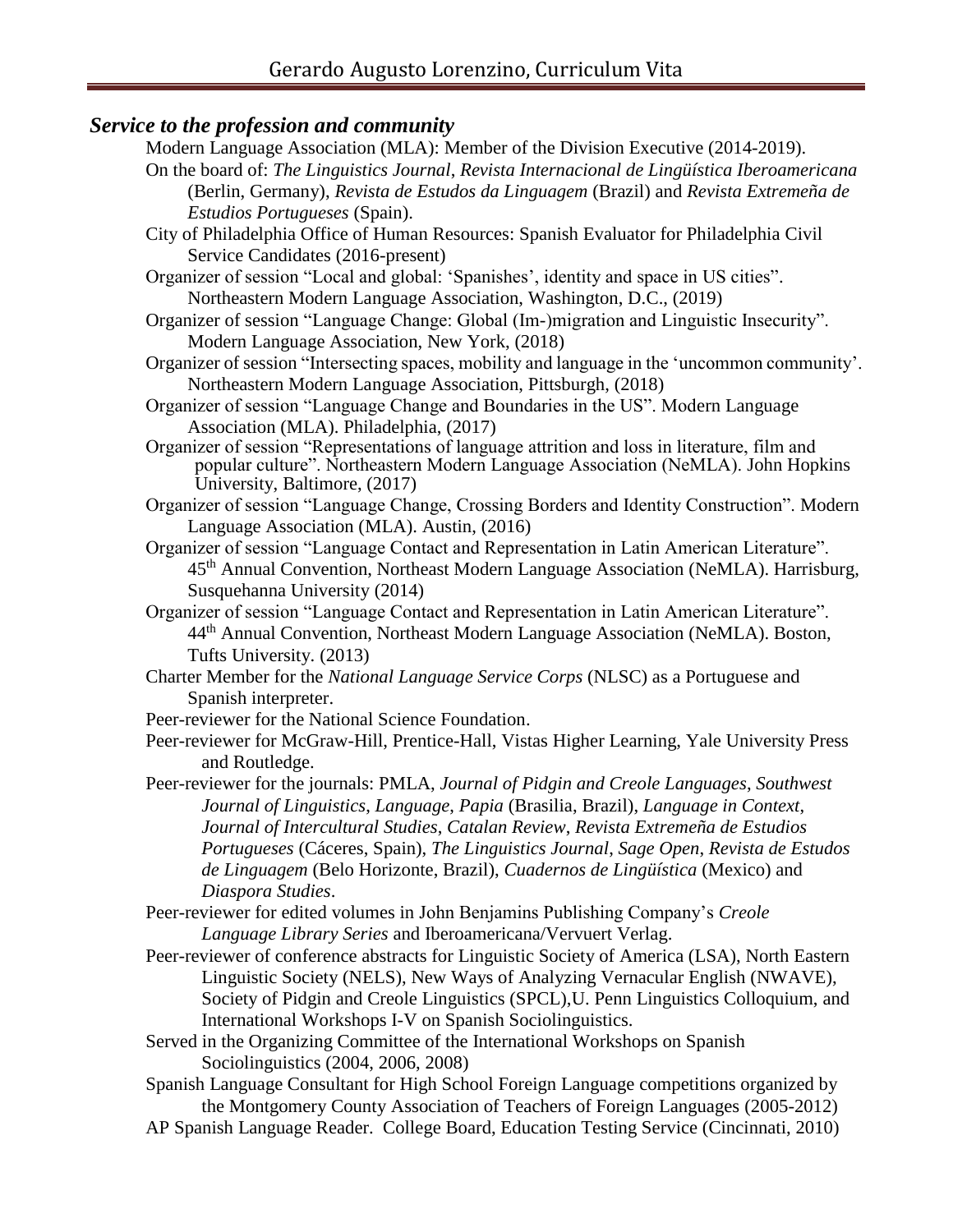Co-organized with Jonathan Holmquist the Third International Workshop on Spanish Sociolinguistics (2006, Temple University)

## *Service to the university, college and department*

#### *Service to the university*

2000-present: Spanish and Portuguese Language Evaluator – Fulbright

- 2010-14: Brazil and US Consortium, Fund for the Improvement of Postsecondary Education (FIPSE): Project Evaluator for"Work Environment and Job Opportunities for People with Disabilities: Societal Inclusion and Contributions".
	- 2014: Organizer of a panel on Language and Gender, Ninth Global Temple Conference.
	- 2012: Organizer of a panel on Language Contact and Immigration in Argentina, Seventh Global Temple Conference.
	- 2011: Organizer of two panels on Amerindian Languages in Latin America, Sixth Global Temple Conference.
- 2009-10: Co-Convenor with Prof. Paul Garrett (Anthropology) Study Group: "Social and Cultural Dynamics of Language Contact: Humanist perspectives on communication across group boundaries." Suppported by Center for the Humanities at Temple (CHAT)
- 2004-07: Member of the Graduate Board
- 2004-07: Member of the Fellowship Subcommittee (Graduate School)
	- 2003: Co-organizer with Paul Garrett, Department of Anthropology, the day-long Symposium "Languages in Contact: Global and Local Perspectives." Temple University
	- 2003: Faculty discussant "And now what?" on job perspectives on newly PhDs

#### *Service to the college*

2018: Member of the Executive Committee

- 2017-2018: Member of Tenure Committee
- 2016-2017: Member of Research and Study Leaves Committee
- 2016-2018: Member of Strategic Plan Core Committee
- 2016-2017: Chair of Engagement Community and Stakeholders Subcommittee
- 2003-present: Consultant, Temple Summer Program in Brazil.
- 2000-present: Affiliated with the Center for Latin American Studies
- 2013-2014: Member of Ad Hoc Committee on Bachelor of Liberal Arts
- 2010-2013: Member of Research and Study Leaves Committee
- 2000-2012: Portuguese Language Proficiency Examiner of Doctoral Students
	- 2007-10: Member of Advisory Board, Center for the Humanities at Temple (CHAT)
- 2006, 2010: Member of Merit Committee
	- 2005-08: Associate Director, Center for the Humanities at Temple (CHAT)
	- 2007-8: Member of Ad Hoc Committee on International Studies
	- 2004-07: Member of Committee on Instruction
	- 2004-05: Member of Tenure Committee